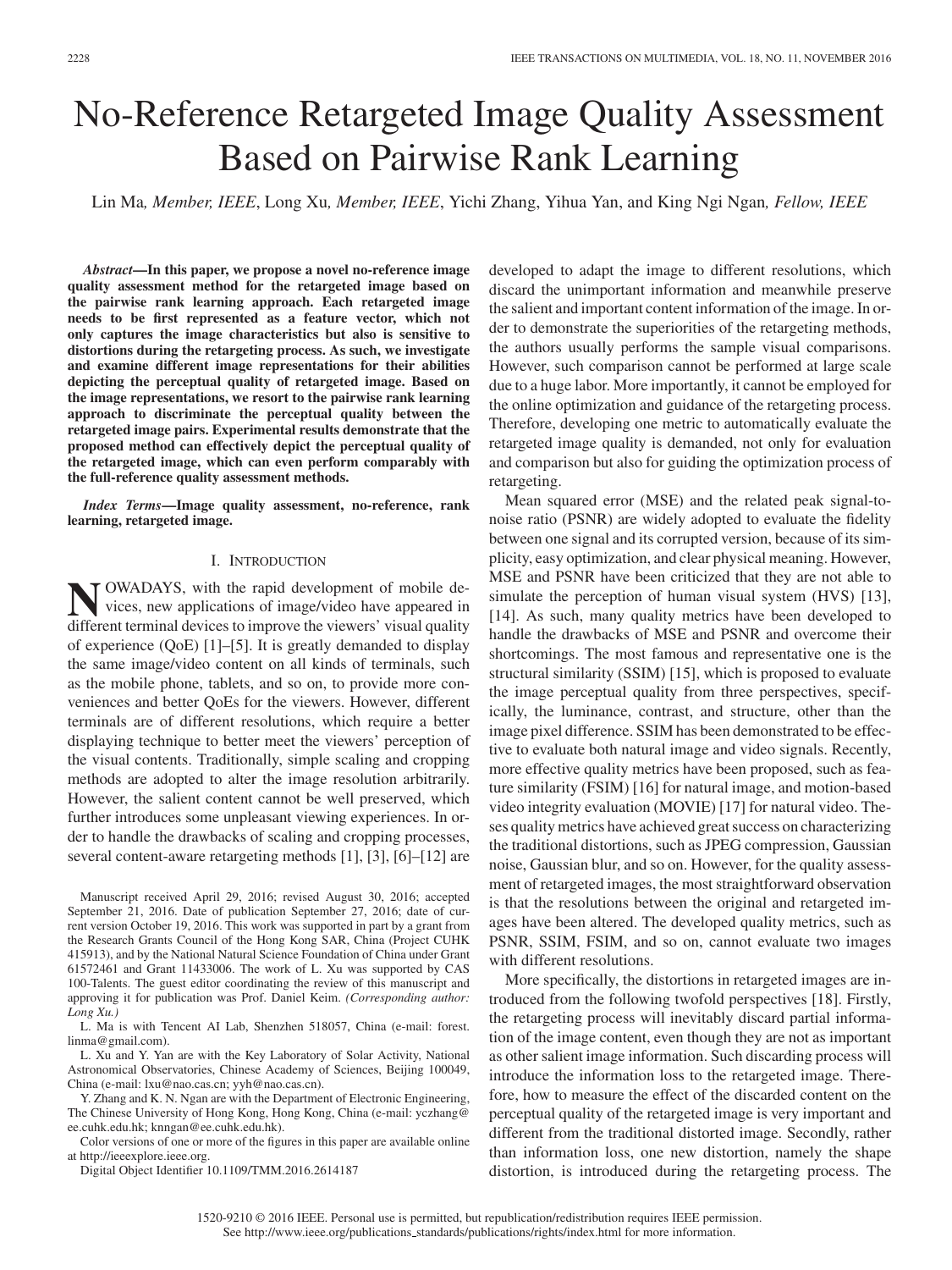retargeting methods [1], [3], [6]–[12] remove the image pixels, seams, and regions to meet the requirements of the final resolution. The shapes, such as the object boundaries and contours, will be inevitably distorted, which will severely degrade the perceptual quality of the image and significantly affect the viewing experiences of subjects. Overall, the retargeted image differs with the original image in resolution and distortion types, making its perceptual quality much more challenging for evaluation.

In this paper, we propose to evaluate the retargeted image quality in a no-reference (NR) manner. We firstly formalize the NR quality assessment as a pairwise ranking problem. Afterwards, a rank learning method is proposed to discriminate the perceptual quality of the retargeted image. Based on the learned ranking model, one can measure retargeted images without references. Our main contributions are listed in the following.

- 1) We first propose an NR quality assessment method for retargeted images, which achieves comparable performances with the full reference (FR) quality metrics on the public retargeted image quality databases.
- 2) We formalize the NR quality assessment as one pairwise ranking problem, where the image perceptual quality can be effective depicted by our proposed rank learning approach.
- 3) We examine and investigate the effects of different image representations on the retargeted image quality assessment (IQA).

The paper is organized as follows. Section II discusses the related work on retargeting and NR IQAs. We formulate the problem of NR IQA and introduce the pairwise rank learning framework in Section III. Detailed information about our proposed pairwise rank learning metric for retargeted images is introduced in Section IV. And the experimental results are illustrated in Section V. Finally, conclusions are provided in Section VI.

### II. RELATED WORK

## *A. Retargeted Image Quality Assessment*

Nowadays, there are several research works discussing the retargeted IQA. Based on the approaches, the research work can be roughly categorized into the subjective [18], [19] and objective [4], [20]–[22] approaches. The subjective approach is the most reliable way for assessing the perceptual quality of the retargeted image. However, it requires many subjects to participate in the subjective testing process, which is very time consuming and of a huge labor work. Thus, it cannot be used for online manipulation and optimization. The subjective testing process is usually employed to construct the database, which provides the ground truth value of the image perceptual quality. In [19], the authors constructed the RetargetMe database, which employed one pairwise comparison method to indicate which retargeted image possesses a better perceptual quality, compared with the other retargeted images. The RetargeteMe database consists of the retargeted image and the number of times that the image is favored over other images. In [18], [23], the authors employ the simultaneous double stimulus for continuous evaluation (SDSCE) [24] to perform the subjective quality evaluation. The subjects provide their personal opinions on the perceptual quality of the retargeted image with the original image as reference. The database is composed by the retargeted image as well as its corresponding mean opinion score (MOS). Moreover, the impact of the retargeting process on human fixations is examined, by gathering eye-tracking data for a representative benchmark of retargeted images in [25].

For the objective quality metrics for retargeted images, a metric named as bidirectional similarity (BDS) is developed in [20], [22]. Two visual signals, namely the original and retargeted images, are considered to be visually similar where as many as possible patches of one visual signal are shared by the other visual signal in a bidirectional manner. BDS tries to depict the similarity between two visual signals from the completeness and coherence perspectives, which can be further employed to generate a retargeted image by minimizing the similarity measurement. The scale-invariant feature transform (SIFT) [26] is proposed to characterize the view-invariant and brightness-independent image structures. Therefore, matching SIFT descriptors can help to establish meaningful correspondences across images with significantly different image contents. Moreover, the pixel displacements obtained from the SIFT flow [27] are spatially coherent. The matching cost can thus indicate the difference and pixel displacement between the original and retargeted images. In [4], Fang *et al.* proposed one metric, namely IR-SSIM, to create an SSIM quality map that indicates at each spatial location of the reference image how the structural information is preserved in the retargeted image. For each pixel in the original image, the best matching pixel in retargeted image is firstly located. The SSIM measurement is calculated between the local regions of the original and retargeted image around specific matching pixels. After obtaining the SSIM quality map for the reference image, a saliency map is developed to pool the SSIM quality map into a final quality score. Zhang and Ngan [28] proposed one metric named as RB-RIQA by employing a region-based framework to evaluate shape distortion and information loss of the retargeted images. Liang *et al.* [29] proposed a simple yet efficient objective assessment method based on similarity, satisfying aesthetic requirements, and maintaining symmetry features.

## *B. No-Reference Image Quality Assessment*

The aforementioned metrics for retargeted images can be regarded as the FR metrics, where the original reference image needs to be present for quality evaluation. However, in practical scenarios, the reference image is always unavailable. Therefore, NR quality metrics are highly demanded for quality assessment. There are also several research works discussing NR IQA, which can be roughly classified into three categories. The first category approach takes the behavior of specific distortions into consideration. For example, in [30], Sheikh *et al.* employed the wavelet statistical model to capture the distortion introduced by JPEG 2000. Brandão and Queluz [31] proposed an NR quality metric based on the discrete cosine transform (DCT) domain statistics to evaluate the quality of JPEG coded image. The second category approach relies on the quality aware clustering. The image patches of training set are grouped into the given number of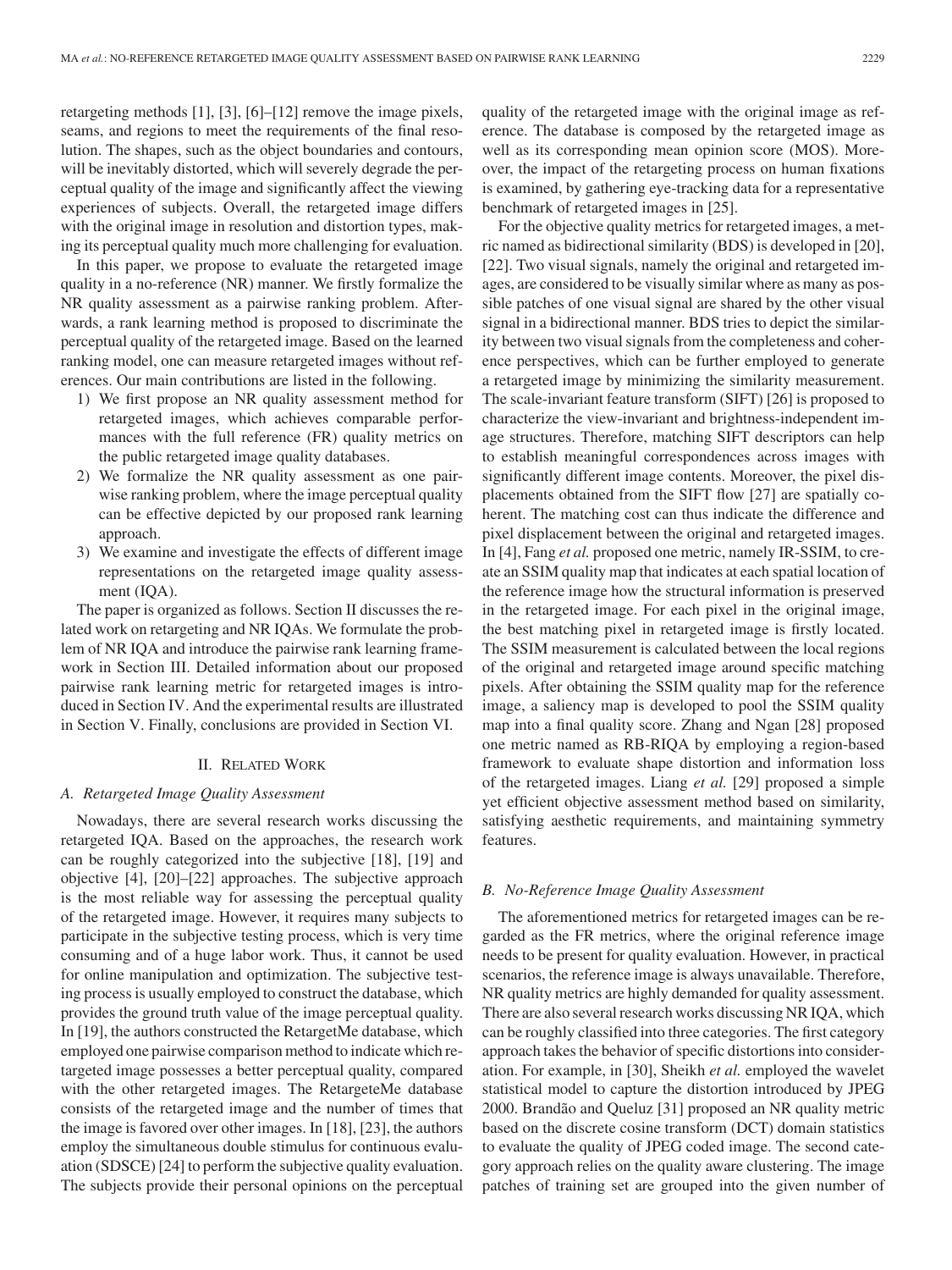classes based on local image features [32], [33]. Each cluster center has a quality score which is derived from the qualities of image patches falling into this cluster. Associating cluster centers with their qualities, a codebook is established. For the patches of a test image, the codebook is looked up to search the most similar codeword and retrieve the associated quality values. In [32], a visual codebook associated with the Gabor filter based local appearance descriptors as well as the MOS is proposed. The authors of [33] used FSIM [16] instead of MOS as image patch quality to establish the codebook. The third category approach is to utilize machine learning method [34] to map image features into image qualities. In [35], Moorthy and Bovik proposed to use support vector machine (SVM) [36], [37] and support vector regression (SVR) [38], [39] to learn a classifier and an ensemble of regressors for a distortion-aware quality metric. It deploys summary statistics called natural scene statistics (NSS) which is derived from wavelet decomposition of an image. In [40], Tang *et al.* proposed an approach similar to [35] but with more elaborate features, including texture statistics, blur/noise statistics, and histogram of each subband of image decomposition.

Current NR quality metrics are developed for natural images with traditional distortions, such as JPEG, JPEG 2000, Gaussian blur, and so on. However, for retargeted images, to our best knowledge, there is no literature discussing the NR quality assessment methods. In this paper, we make the first attempt to address the NR quality metrics for retargeted images based on the pairwise rank learning approach.

# III. NO-REFERENCE RETARGETED IMAGES QUALITY ASSESSMENT

In this section, we first reformulate the NR IQAs as one pairwise comparison problem, based on which our proposed pairwise rank learning metric for retargeted images is thereby introduced.

## *A. Problem Formulation*

Nowadays, there is a thread of work on the learning based NR IQAs [16], [32], [33], [35], [40]–[42]. The authors represent the image or image patch as one feature vector. Afterwards, the clustering or regression learning methods are employed to generate the perceptual quality index for the provided image or image patch. Such NR metrics are developed to measure the consistency between the generated quality index and the ground truth value obtained during the subjective testing process [24], [43]. However, as discussed in [2], such subjective testing process suffers from some problems, such as dissimilar interpretations of the quality scales, and so on. Therefore, regressing the image or image patch into a quality index without reference will be also very difficult. Recent work turns to an alternative approach with pairwise comparison for subjective evaluation [19], [44]. For the pairwise subjective comparison, a participant is simply asked to compare two visual signals simultaneously, and determine which one is of a better perceptual quality. As such, the decision in pairwise comparison is simpler than the traditional scale rating [24], [43]. Same as the pairwise subjective

comparison, we also formulate the NR quality assessment as a pairwise comparison problem, with a fundamental departure from the family of existing machine learning method for quality assessment [16], [32], [33], [35], [40].

Inspired by the development of rank learning [45] in information retrieval, we do not regress the image to a specific quality index but learn to rank a pair of images. As such, we would like to develop a quality assessment model targeting at ranking images instead of assigning a quality score to each image. For general settings in information retrieval, it usually ranks the retrieved items by their relevance with the query. However, to our end concerning the quality evaluation of retargeted image, we measure the retargeted image qualities by their orders instead of quality score

$$
f_r(x_i, x_j) = \begin{cases} 1, & \text{if } y_i < y_j \\ 0, & \text{if } y_i \ge y_j \end{cases}
$$
 (1)

where  $x_i$  and  $x_j$  are the image representations of  $I_i$  and  $I_j$ , respectively.  $y_i$  and  $y_j$  are the corresponding ground truth quality scores annotated by the human subjects.  $f_r$  is the ranking function that has the binary outputs of 0 and 1, representing the inconsistency and consistency between predicted order of image quality and ground truth subjective values respectively. Our target is to learn the ranking function  $f_r$  based on the training data. Afterwards, the learned ranking function  $f_r$  can help evaluating all the image pairs. We can further generate the image quality scores by referring to a exponential curve fitting function based on the rankings. As such, the image quality ranking information can be converted to its quality index. The traditional statistical measurements [46] can thus be employed for quality metric performance evaluation.

### *B. Pairwise Rank Learning Framework*

The framework of the proposed rank learning based NR quality assessment of retargeted image is illustrated in Fig. 1, consisting of two phases, specifically the training and testing phases. During the training process, we firstly prepare the image pairs for the pairwise rank learning approaches. The retargeted image pairs are prepared and sampled by referring to their subjective quality scores. Specifically, the image with better subjective quality is admitted to rank higher than the one with poorer subjective quality. Afterwards, the generated retargeted image pairs are further represented as feature vectors, which are expected to be not only able to capture the characteristics of the images, but also sensitive to the distortions introduced during the retargeting process. Based on the extracted image feature pairs, we resort to the pairwise rank learning to learn a ranking model, which can discriminate and distinguish the perceptual quality of the two provided retargeted images. Based on the ranking results from the learned model as well as their subjective quality scores, an exponential function can be further fitted to map the rankings to the subjective scores.

For the testing phase, all the possible retargeted image pairs are sampled to measure their perceptual quality rankings. Same as the training process, the image pairs are first represented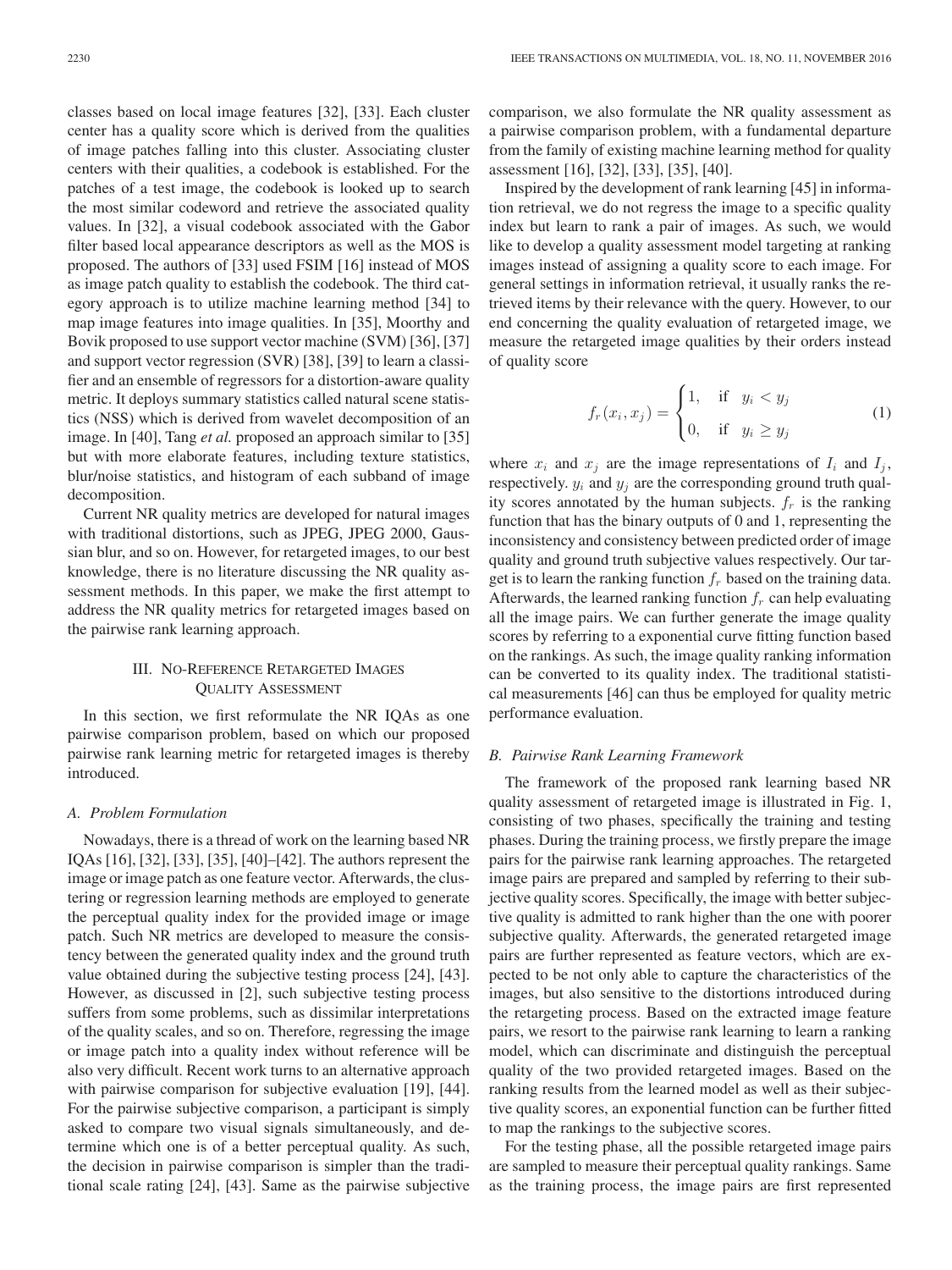

Fig. 1. Pairwise rank learning framework for NR quality assessment of retargeted images, consisting of the (a) training and (b) testing phases. During the training phase, the image representations of the sampled image pairs as well as their subjective quality scores are employed to train a ranking model. During the testing phase, the obtained training model is employed to discriminate perceptual qualities of the test image pairs. Based on the obtained pairwise rankings, the perceptual quality index of each test image is generated via a curve fitting function.

as feature vectors. The ranking model then discriminates their relevant rankings based on the extracted features. With all the possible ranking pairs on the testing images, the fitted exponential function further maps the rankings to the image perceptual quality indexes.

## IV. PAIRWISE RANK LEARNING BASED QUALITY ASSESSMENT FOR RETARGETED IMAGES

In this section, each process during the training and testing phases is introduced in details.

## *A. Image Representation*

For retargeted image quality assessment, the image representation is very important for quality analysis. As discussed in [18], the features should be sensitive to the distortions introduced during the image retargeting process. More specifically, the features should not only capture the shape information, but also depict the image content information loss. The shape information is more important to the quality assessment of the retargeted image. In this paper, we examine different image representations for the purpose of retargeted IQA. We compare different image representations for retargeted images, specifically the BDS [20], [22], SIFT flow [27], earth mover's distance (EMD) [47], MPEG-7 [48], pyramid histogram of visual words (PHOW) [49], GIST [50], and the image representation from the deep neural networks, specifically the VGG [51]. As demonstrated in Section V, GIST outperforms other image representations on retargeted image quality measurement in terms of correlation with HVS perception. The reason is mainly attributed to that GIST is demonstrated to capture the global information. Therefore, it can effectively capture the shape distortions which are introduced during the retargeting process [52] and severely degrade the retargeted image perceptual quality. Detailed information about the different image representations can be found in Appendix.

#### *B. Training Data Preparation*

As illustrated in Fig. 1, we need to generate image pairs for both the training and testing processes. We carry out our work on the existing subjective retargeting image database, specifically the CUHK [18] and RetargetMe [19] databases. The two databases provide the subjective score for each retargeted image. Detailed information about this database can be found in Section V-A.

We denote the GIST feature vectors as  $\{x_i, i = 1, 2, \ldots, n\}$ and the corresponding subjective scores as  $\{y_i, i = 1, 2, \ldots, n\}$ for the retargeted images  $\{I_i, i = 1, 2, \ldots, n\}$ . y may be the MOS value in CUHK database or the favored times in RetargetMe database. In both cases, the larger value  $y_i$  means the better perceptual quality of the retargeted image  $I_i$ . To establish the pairwise rank learning task for quality assessment of retargeted images, two images  $(I_i, I_j)$  are simultaneously sampled as a pair to form the training set. The GIST feature vectors  $(x_i, x_j)$  are used to represent the retargeted images. The subjective scores  $y_i$  and  $y_j$  are compared to generate their ranking label  $\{+1, -1\}$  for the feature vector pair  $(x_i, x_j)$ . If  $y_i < y_j$ ,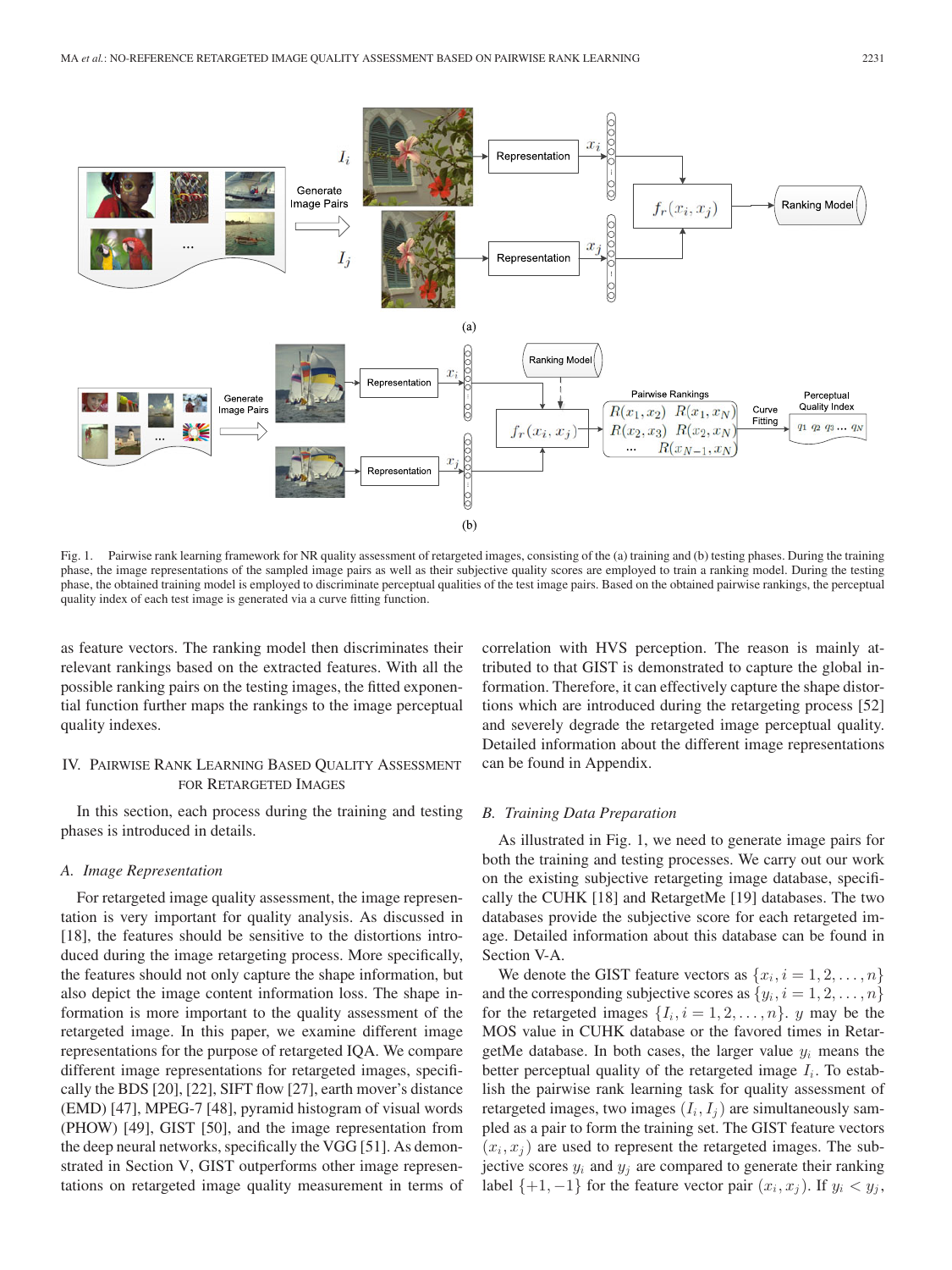the ranking label is set as  $+1$  for the training pair  $(x_i, x_j)$ . Otherwise, we will assign the ranking label  $-1$  to  $(x_i, x_j)$  if  $y_i > y_j$ .

## *C. Pairwise Rank Learning*

Based on the prepared training data (retargeted image pairs as well as their ranking labels), we introduce the pairwise rank learning approach to learn the ranking model for NR retargeted IQA in this subsection.

Conventionally, the intrinsic principle of machine learning for IQA is explored to optimize the numerical distance between the subjective value  $y_i$  (e.g. MOS value) and the predicted image quality index  $\psi_\omega(x_i)$ 

$$
\hat{\omega} = \arg \min_{\omega} \left\{ \sum_{i=1}^{n} \parallel \psi_{\omega}(x_i) - y_i \parallel_p \right\} \tag{2}
$$

where  $\psi_{\omega}$  denotes the learned function based on the training data and used to compute the image quality index for an input image.  $\omega$  denotes the parameters of the learned function  $\psi_{\omega}$ .  $x_i$  represents the feature vector of the *i*-th image  $I_i$ .  $y_i$  is the subjective quality score of  $I_i$ .  $\|\cdot\|_p$  represents p-norm distance. For simplicity, we usually assume that the learned function  $\psi_{\omega}$ to be a linear formation

$$
\psi_{\omega}(x) = \mathbf{w}x \tag{3}
$$

where **w** is one matrix to be learned for mapping the image feature vector x to the predicted perceptual quality  $\psi_{\omega}(x)$ . Also nonlinear mapping functions can be employed, which explore the nonlinear and complicated relationships between image features and subjective values. By using kernel functions, nonlinear problems can be converted to linear problems. Observing the optimization objective of  $(2)$ , the *p*-norm distance is optimized. However, for our pairwise image ranking function, a new optimization objective based on the binary comparison of image quality is established as

$$
\arg\min\left\{\sum_{i\neq j}\left[y_i < y_j\right]_I\left[\psi_\omega(x_i) \geq \psi_\omega(x_j)\right]_I\right\} \tag{4}
$$

where  $[\ell]_I = 1$  if the logic decision  $\ell$  holds; otherwise  $[\ell]_I = 0$ . Instead of the p-norm distance, (4) is established on the ranks of image qualities other than the numerical values. From (4), a false rank prediction, i.e., the order of two images in violation of the ground-truth, would result in the increase of its cost. In order to make a comprehensive utilization of the training data, (4) concerns all possible pairwise comparisons of image qualities among all training images. Obviously, an image which has the distinct quality different from others would contribute more to the defined objective function. Intuitively, if the rank is wrongly predicted, i.e., contradictory to the ground-truth given by the subjective preference, the penalty should be emphasized to refrain from such an occurrence. On the contrary, the images with similar image qualities tend to contribute less to the optimization objective. In practice, we set a threshold **T** to realize the task of training data selection by excluding the cases of  $|y_i - y_j| \leq T$ 

in (4) for compressing noise and reducing computational complexity.

For simplicity, we also employ the linear function as in (3) to optimize the objective function defined in (4). As such, the optimization objective is to seek a matrix **w**, which results in the minimum value of (4) on the generated training set. With a linear function  $\psi_{\omega}(x)$ , (4) is reformulated as

$$
\arg\min_{\mathbf{w}} \left\{ \sum_{i \neq j} \left[ y_i < y_j \right]_I \left[ \mathbf{w} x_i \geq \mathbf{w} x_j \right]_I \right\}.
$$
 (5)

We further define an empirical loss  $L(\mathbf{w})$  as

$$
L(\mathbf{w}) = \sum_{i \neq j} [y_i < y_j]_{\mathbf{I}} [\mathbf{w} x_i \geq \mathbf{w} x_j]_{\mathbf{I}}.\tag{6}
$$

We aim to minimize  $L(w)$  based on the training data. Since  $[\ell]_I$  is non-convex, we encounter a non-convex optimization problem. In order to handle such problem, the Boolean term in (5) is replaced by its upper bound to relax the non-convex optimization to the convex one

$$
\left[\mathbf{w}x_i \leq \mathbf{w}x_j\right]_{\mathbf{I}} \leq e^{\mathbf{w}(x_i - x_j)}.
$$
 (7)

The exponential upper bound  $e^{w(x_i - x_j)}$  is employed as it is convex and can efficiently facilitate the optimization process. The derivative of the exponential upper bound  $e^{w(x_i - x_j)}$  is obtained by

$$
\frac{\partial}{\partial \mathbf{w}} e^{\mathbf{w}(x_i - x_j)} = (x_i - x_j) e^{\mathbf{w}(x_i - x_j)}.
$$
 (8)

After replacing the term containing the variable **w** in (5), the empirical loss function  $L(\mathbf{w})$  would turn out to be convex. Afterwards, the gradient decedent method can be employed to solve (5). The gradient decent direction of  $L(\mathbf{w})$  can be written as

$$
\Delta \mathbf{w} = \sum_{i \neq j} \left[ y_i < y_j \right]_{\mathbf{I}} (x_i - x_j) e^{\mathbf{w}(x_i - x_j)}.
$$
\n(9)

 $\lambda$  acting as an iteration step is further employed to control the convergence speed during the training process, with the multiplication of Δ**w**.

For  $(5)$ , given  $x_i$ ,  $y_i$ , and an initial **w**, the empirical loss  $L(\mathbf{w})$  can be thus initialized. Replacing **w** by  $\mathbf{w} + \Delta \mathbf{w}$ ,  $L(\mathbf{w})$ can be updated. By iteratively updating **w** and  $L(\mathbf{w})$ , the global minimum objective can be reached, which results in the final learned ranking function for NR retargeted IQA.

## *D. Image Quality Generation From Ranking Results*

It should be pointed out that the optimization objective in (5) is established intrinsically on image quality ranking instead of image quality score. However, it cannot directly output image qualities. For CUHK database, all the MOS values are available during training. The relation between MOS values and their rankings can be fitted by a polynomial function, which helps to output image qualities in the form of quality scores.

In [53], a term "gain" is defined as the number of times of that an image is preferable against the others. For IQA, the "gain" of a retargeted image is proportional to its perceived quality because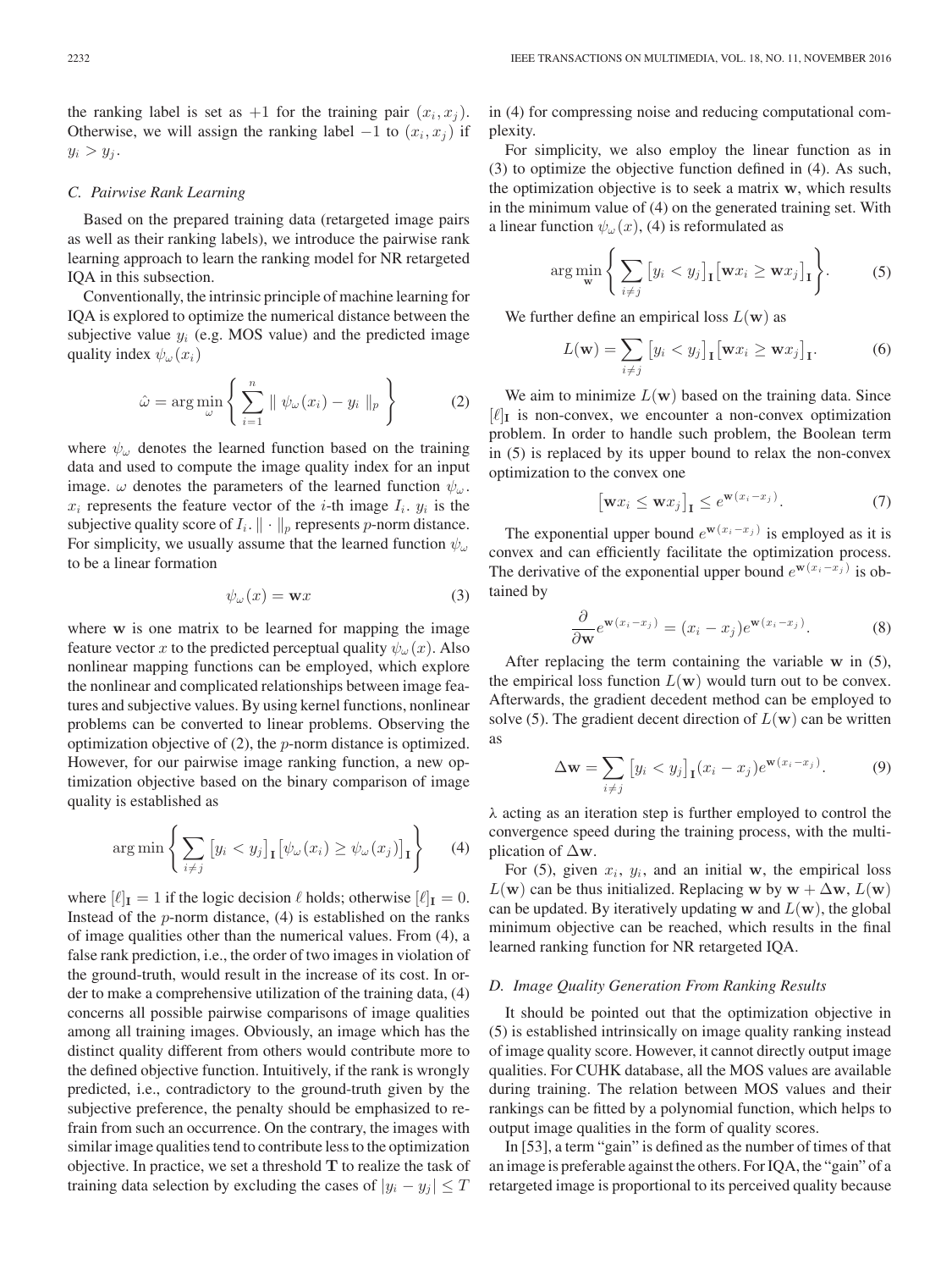

Fig. 2. Scatter plot of the MOS value and accumulative image quality difference.

the preference (better or worse image quality) essentially reflects the relative quality (ranking instead of numerical value) of this image relative to others. Moreover, a linear mapping between the "gain" and the quality score is assumed and can be fitted by training data. However, the differences between the test image and the training image needs to be computed [53], which make it impractical in real applications as the training images are not available. In this paper, our proposed rank function generates a rank list of all the images instead of only binary preference of each image pair. Afterwards, a mapping function between the rank list and image quality scores can thus be fitted. During the training process, a nonlinear fitting function is deduced from mapping the predicted rank list to the subjective score rank list. In the test stage, the nonlinear fitting function can thus tell quality score of each test image without the need of any information from the training set.

The  $i$ -th image is compared with other images in the training set. We compute the accumulative image quality difference as

$$
d(i) = \frac{\sum_{j \neq i}^{n} \left[ \mathbf{w} x_i - \mathbf{w} x_j \right]_+}{\sum_{j \neq i}^{n} \left[ \mathbf{w} x_i > \mathbf{w} x_j \right]_1}.
$$
 (10)

The numerator  $\sum_{j\neq i}^{n} [\mathbf{w}x_i - \mathbf{w}x_j]_{+}$  summarizes the perceptual quality differences between  $x_i$  and all the other images, which are of lower perceptual quality than  $x_i$ . The denominator  $\sum_{n=1}^{n}$  [yrg  $\ge$  yrg  $\frac{1}{n}$  continues the number of images, which are  $\sum_{j \neq i}^{n} [\mathbf{w}x_i > \mathbf{w}x_j]$ <sub>I</sub> captures the number of images, which are of lower perceptual quality than  $x_i$ . Therefore, (10) generates the accumulative image quality difference  $d(i)$  for  $x_i$  by representing the relative quality of the  $i$ -th image against others. We further illustrate the scatter plot of the MOS value and  $d(i)$  of the training images in the CUHK dataset, which is illustrated in Fig. 2.

We can further fit a mapping function between  $d(i)$  and image subjective score  $y(i)$  by an exponential function as

$$
y(i) = \alpha_1 + \alpha_2 \times e^{\alpha_3 \times d(i)}.\tag{11}
$$

The parameters  $\alpha_1, \alpha_2$ , and  $\alpha_3$  can be easily obtained by the nonlinear least square regression. As such, the image quality

score can be easily deduced based on the given image quality rankings. As a accumulative summation is proposed in (10) for generating  $d(i)$ , the fitting process of (11) is expected to be robust to the noise interference.

## V. EXPERIMENTAL RESULTS

In this section, we present the performances of our proposed method and other quality metrics for retargeted images. Firstly, we briefly introduce the image retargeting quality databases. Afterwards, different image representations as well as their effectiveness on retargeted IQA are presented. Finally, the performances of our proposed NR metric in terms of different statistical measurements are illustrated.

#### *A. Image Retargeting Quality Database*

As mentioned before, there are two public subjective quality databases for retargeted images, specifically the RetargetMe and CUHK databases.

- 1) CUHK database [18] is composed by 171 retargeted images in total generated from 57 original images. Each retargeted image is accompanied with its MOS value provided by the subjective viewers, which is denoted as its ground truth perceptual quality.
- 2) RetargetMe database [19] consists of 37 images. Each image is used to generate the retargeted results using 8 different retargeting algorithms. The ground truth rank of each image is obtained by sorting the number of times that it is preferred over other retargeted images by the subjective viewers.

### *B. Experimental Results*

*1) Performance Comparisons Between Different Image Representations:* For the CUHK database, each image is accompanied with the MOS value to indicate its perceptual quality. The predicted image quality scores are obtained from the pairwise rankings as introduced in Section IV-D. Afterwards, three measurements, specifically the Spearman's rank correlation coefficient (SROCC), Pearson linear correlation coefficient (PLCC), and outlier ratio (OR) are employed to evaluate the relationships between the ground truth subjective score and the predicted quality score from each quality metric [46]. Table I illustrates the performance comparisons between different image representations. For EMD, the histogram is constructed to represent the feature distribution of the image, which is not able to capture enough information for the retargeted IQA. PHOW can somewhat extract the shape information. However, we need to maintain a visual vocabulary to compose the corresponding histogram at each pyramid scale. Consequently, the shape information is mostly extracted from the local perspective, although a pyramid structure is employed. As illustrated in [18], the global shape information is very important for retargeted image. The local features to evaluate the quality of retargeted image cannot yield a good performance. For the descriptors of MPEG-7, the EHD performs the best. The reason is that the local shape information is depicted by the edge histogram in local regions. The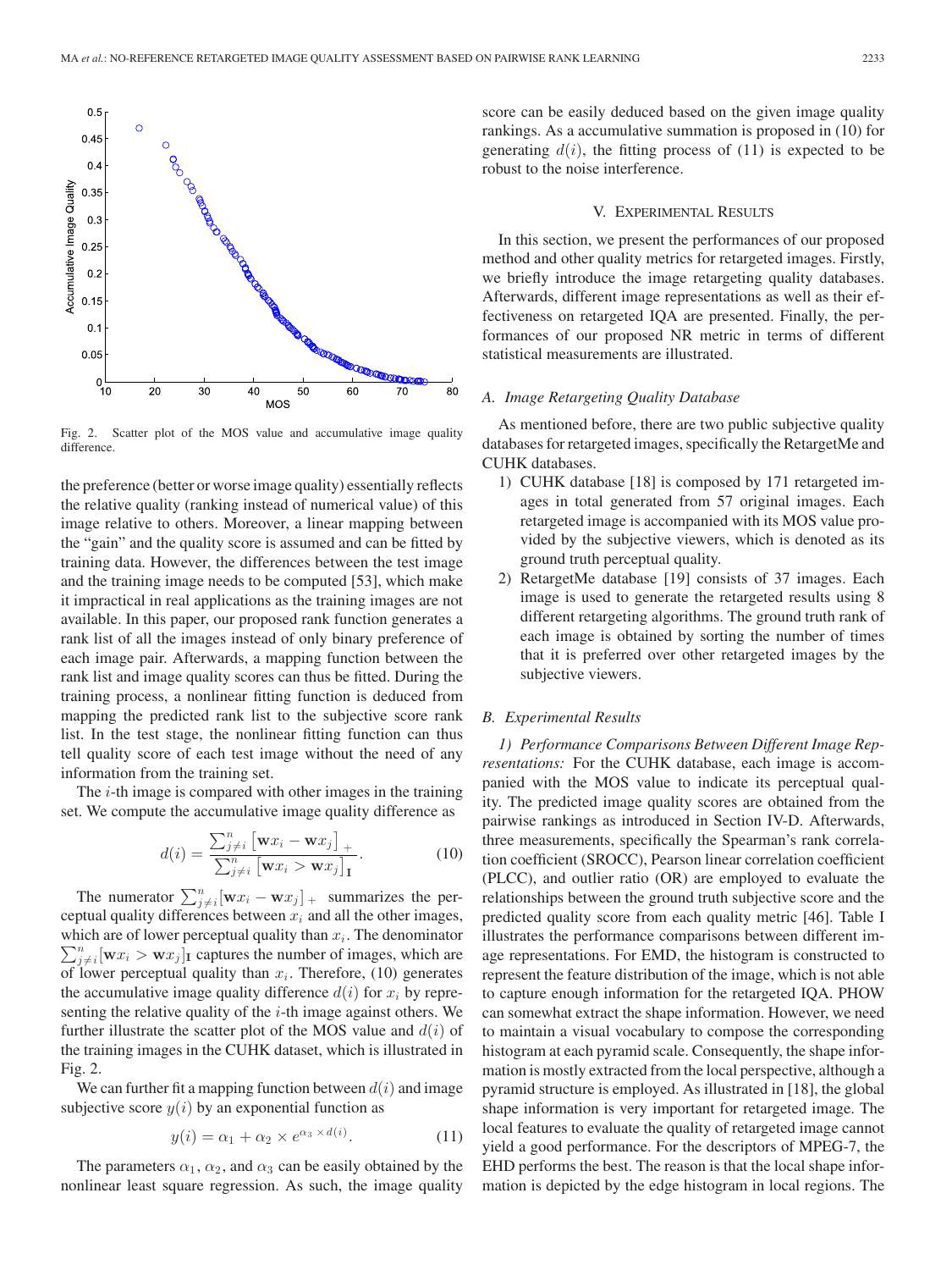PERFORMANCE COMPARISONS OF DIFFERENT IMAGE REPRESENTATIONS ON THE CUHK DATABASE

|             | <b>SROCC</b> | LCC    | 0 <sub>R</sub> |
|-------------|--------------|--------|----------------|
| SCD         | 0.1792       | 0.1508 | 0.2164         |
| <b>CSD</b>  | 0.1688       | 0.1520 | 0.5322         |
| CLD         | 0.0850       | 0.1033 | 0.2398         |
| <b>HTD</b>  | 0.0890       | 0.0829 | 0.5673         |
| <b>EHD</b>  | 0.2729       | 0.3031 | 0.2047         |
| <b>BDS</b>  | 0.2887       | 0.2896 | 0.2161         |
| <b>EMD</b>  | 0.2904       | 0.2760 | 0.1696         |
| <b>PHOW</b> | 0.2308       | 0.3706 | 0.1579         |
| SIFT flow   | 0.2899       | 0.3141 | 0.1462         |
| VGG         | 0.3784       | 0.1728 | 0.2339         |
| <b>GIST</b> | 0.5114       | 0.5443 | 0.1576         |

global shape information is somewhat captured by concatenating the local edge histograms. But the other descriptors, such as CSD, SCD, and CLD mostly focus on the color component. And HTD concatenates the energy of each frequency channel, which does not pay much attention on the shape information of the image. These are the main reasons why the MPEG-7 descriptors cannot well evaluate the perceptual quality of the retargeted image. SIFT flow depicts the matching relations between the original and retargeted images, which can help depicting the scene difference. VGG uses the convolutional neural network to represent the whole image as one feature vector for classification. As such, VGG and SIFT flow can somewhat depict the image global information, which present good correlations with subjective rating values than MPEG-7 and EMD.

GIST significantly outperforms the other image representations, which may be attributed to two reasons. Firstly, GIST tries to depict each image from different perspectives, such as the horizontal and vertical information, fractal dimensions of the scene, the convergence of parallel lines, oblique contours, and so on. As such, GIST image feature is able to capture the most information which is sensitive to the retargeted image perceptual quality assessment. That is also the main reason why we employ GIST as the image feature to develop our NR quality metric for retargeted image. Secondly, the metric performs in an FR manner. By computing the difference of GIST features from original and retargeted images, the quality can be more accurately captured.

Moreover, we further examine the generality of GIST over different groups of images, according to the image attributes as described in RetargetMe [19]. Besides BDS, EH, SIFT flow, EMD, CLD, two recently developed objective quality metrics CSim [21] and  $Q/Q'$  [29] are included for performance comparison. The experimental results are listed in Table II. The best objective metric for each group is highlighted in boldface. It can be observed that GIST can yield the best performances for most of the image groups. The reason is that GIST depicts the global shape information, which can easily capture the distortions introduced to some image attributes, such as the "lines/edges", "faces/people", "geometric structures", and so on.  $Q/Q'$  is designed by dealing with salient content preservation and maintaining the symmetry features. Thus it provides the best

TABLE II MEAN KENDALL CORRELATION COEFFICIENTS OF THE OBJECTIVE QUALITY METRICS FOR DIFFERENT IMAGE TYPES

|                  | Lines/<br>Edges | Faces/<br>People | Texture  | Foreground<br>Objects | Geometric<br><b>Structures</b> | Symmetry |
|------------------|-----------------|------------------|----------|-----------------------|--------------------------------|----------|
| <b>BDS</b>       | 0.040           | 0.190            | 0.060    | 0.167                 | $-0.004$                       | $-0.012$ |
| EH               | 0.043           | $-0.076$         | $-0.060$ | $-0.079$              | 0.103                          | 0.298    |
| <b>SIFT</b>      | 0.097           | 0.252            | 0.119    | 0.218                 | 0.085                          | 0.071    |
| flow             |                 |                  |          |                       |                                |          |
| <b>EMD</b>       | 0.220           | 0.262            | 0.107    | 0.226                 | 0.237                          | 0.500    |
| CLD              | $-0.023$        | $-0.181$         | $-0.071$ | $-0.183$              | $-0.009$                       | 0.214    |
| CS <sub>im</sub> | 0.005           | $-0.143$         | $-0.125$ | $-0.134$              | 0.000                          | 0.071    |
| Q/Q'             | 0.159           | 0.057            | 0.054    | 0.250                 | 0.250                          | 0.571    |
| <b>GIST</b>      | 0.229           | 0.273            | 0.218    | 0.182                 | 0.252                          | 0.484    |

TABLE III PERFORMANCE COMPARISON OF DIFFERENT QUALITY METRICS ON THE CUHK DATABASE

|                                                        | <b>SROCC</b> | PLCC.  | 0 <sub>R</sub> |
|--------------------------------------------------------|--------------|--------|----------------|
| <b>GIST</b>                                            | 0.5114       | 0.5443 | 0.1576         |
| GLS (linear regression)                                | 0.4939       | 0.4402 | 0.2046         |
| GLS (logistic regression with L1 penalty)              | 0.4002       | 0.3961 | 0.2163         |
| GLS (support vector regression with linear kernel)     | 0.4038       | 0.3656 | 0.2339         |
| GLS (support vector regression with polynomial kernel) | 0.3821       | 0.3711 | 0.2022         |
| GLS (support vector regression with RBF kernel)        | 0.3961       | 0.3658 | 0.2267         |
| GLS (logistic regression)                              | 0.4760       | 0.4622 | 0.1345         |
| Proposed NR metric                                     | 0.4926       | 0.5371 | 0.1928         |
|                                                        |              |        |                |

performances on the image groups with "foreground objects" and "symmetry". Such experimental results also demonstrate the generality of GIST, which is also the main reason that we employ GIST as the image representation to design our NR IQA for retargeted images.

*2) Performances of Our Proposed NR Quality Metric:* For our proposed NR quality metric, as we need to obtain the parameters during the training process, we employ the standard split for the evaluation. Specifically, the images in the subjective database are randomly divided into training and testing sets. A training set consists of 80% of the reference images and their associated distorted versions, and a testing set consists of the remaining 20% of the reference images and their associated distorted versions. In order to ensure that the proposed method is robust across content and is not biased by the specific train-test split, random 80% train 20% test split is repeated 1000 times.

Table III provides the performance comparisons between our proposed NR quality metric with GIST and GLS [54]. GLS extracts and fuses different features of the retargeted image from the perspectives of the global structural distortion, local region distortion, and loss of salient information. Several regression models are used to fuse these features together as shown in Table III. Comparing the performances in Tables I and III, it can be observed that the proposed NR quality metric outperforms all the other FR metrics except GIST. As we employ GIST as the image feature for quality assessment, the performance of our proposed NR IQA is slightly inferior to that of GIST. For GLS, although the image is depicted from global, local, and salient perspectives, the experimental results demonstrated that GLS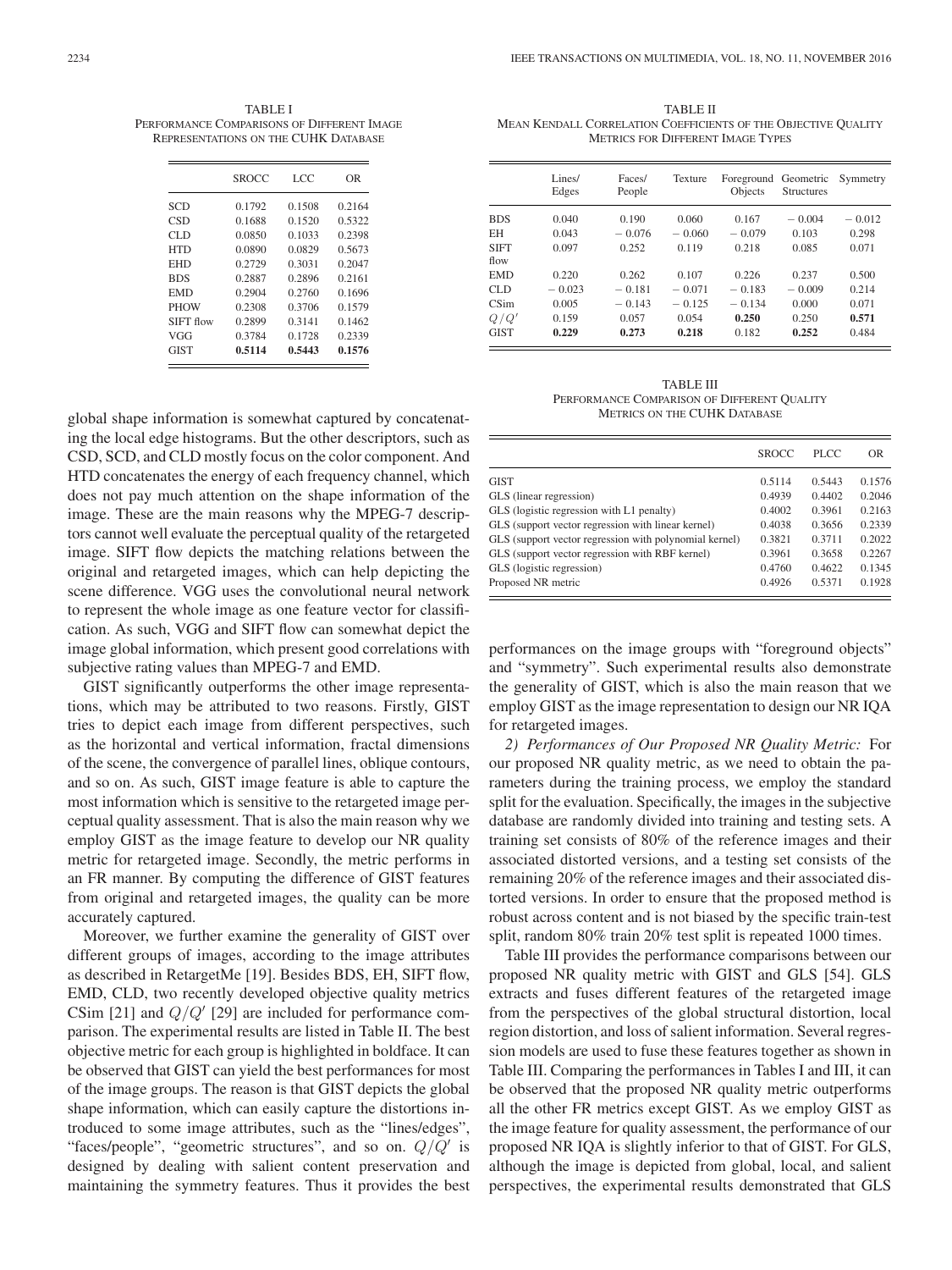| <b>TABLE IV</b>                              |
|----------------------------------------------|
| PERFORMANCE COMPARISONS OF DIFFERENT QUALITY |
| <b>METRICS ON THE RETARGETME DATABASE</b>    |

|                                                    | BSD. | EHD. | EMD. | flow | SIFT IR-SSIM GLS RB- |             | <b>RIOA</b> | Proposed<br>NR metric |
|----------------------------------------------------|------|------|------|------|----------------------|-------------|-------------|-----------------------|
| Kendall $\tau$ 0.083 0.004 0.145 0.251<br>distance |      |      |      |      | 0.363                | 0.382 0.503 |             | 0.4770                |

TABLE V CROSS DATASET PERFORMANCES OF THE PROPOSED PAIRWISE RANK LEARNING METRIC

|                                            | <b>SROCC</b> | LCC    |
|--------------------------------------------|--------------|--------|
| Training on CUHK and Testing on RetargetMe | 0.3121       | 0.3264 |
| Training on RetargetMe and Testing on CUHK | 0.2973       | 0.3107 |

cannot well capture the meaningful features for the retargeted IQA.

For RetargetMe database, the image perceptual quality is indicated by the favored times over the other images. Therefore, same as [19], the Kendall  $\tau$  distance [55] is employed to evaluate the ground-truth and predicted rankings. The experimental results are illustrated in Table IV. In addition, we also compare the performances with the newly developed quality metrics IR-SSIM [4], GLS (logistic regression with L1 penalty), and RB-RIQA [28]. It can be observed that our proposed metric outperforms other competitor models, except the RB-RIQA metric. RB-RIQA and IR-SSIM try to capture the information loss and the shape distortion in local regions, compared with other metrics, such as EMD, EHD, and so on. GLS considers both the global and local information, yielding better performance than IR-SSIM. However, these quality metrics are all FR, which require the original images for quality analysis. On the contrary, our proposed metric works in a NR fashion, where the original image does not need to be present for quality analysis. As such, the proposed NR metric can be easily adopted for practical applications, such as monitoring the visual QoE during the retargeting process.

## *C. Cross Dataset Performance*

In order to further demonstrate the effectiveness of our proposed NR metric, we perform the cross dataset performances by training on one retargeted image dataset and testing on the other. The results are illustrated in Table V. It can be observed that the performances are not as good as that tested solely on each database. However, compared with the performances in Table I, it can be observed that the proposed NR IQA based on pairwise rank learning outperforms some FR metrics developed by the image representations, such as SIFT-flow, PHOW, EMD, and so on, but performs inferiorly to VGG and GIST. The superior performance of the proposed metric to SIFT-flow, EMD, and so on, is due to the effectiveness of GIST for capturing the shape distortions of retargeted image. The inferior performance to VGG and GIST is because that the NR metric

does not have the original image for comparison, which issues great challenges for perceptual quality assessment.

## *D. Limitations*

In this paper, we consider pariwise rank learning for NR IQA of retargeted images. The proposed method has several limitations. Firstly, the training phase needs to know all the distortions to make a more robust training result, which can provide a more reliable result during testing phase. That is the main reason that we cannot provide a good performance when training on one retargeted image database and testing on the other. The retargeted images generated by the retargeted images have not been encountered during the training process. Therefore, the pairwise learning strategy cannot learn such behaviors over the other retargeted images. Secondly, for pairwise rank learning, the pairwise data needs to be performed during the training and testing phase. Suppose that there are  $m$  samples, the total number of the prepared pair data is  $C_m^2$ , which is a huge number, especially when  $m$  is extreme large. How to handle such large number of training samples and make a more reliable training will be of great challenge. In the future, we will consider how to select the most representative pairs from all the possible pairs, which can not only speed up the training process but also make a reliable training.

#### VI. CONCLUSION AND FUTURE WORK

In this paper, we made the first attempt on the NR quality assessment for retargeted images. The GIST feature extracted for each image as well as its accompanied subjective quality value are employed for the pairwise rank learning approach. The experimental results demonstrate the effectiveness of our proposed NR quality metrics for the retargeted image, which can achieve comparable performances with GIST and significantly outperform other FR metrics.

GIST is employed as the image feature for the pairwise rank learning of retargeted images. In the future, we will consider new image features to more accurately represent the retargeted image. Also we are considering the deep learning methods to learn the features from image pixels for retargeted IQA. With better image features, a better NR IQA for the retargeted image is expected. Moreover, besides the linear relationship in the pairwise rank learning, in the future we will consider to employ a more complicated model, such as deep neural network, to model and learn the nonlinear relationships between image representation and its subjective quality score. Also we will consider how to handle the large scale pairwise training by selecting the most representative pairs from all the possible pairs, in order to not only speed up the training process but also make a reliable training.

#### **APPENDIX**

### IMAGE REPRESENTATIONS FOR RETARGETED IMAGE

1) MPEG-7 [48] considers different descriptors from the color and texture perspectives, specifically the scalable color descriptor (SCD), color layout descriptor (CLD),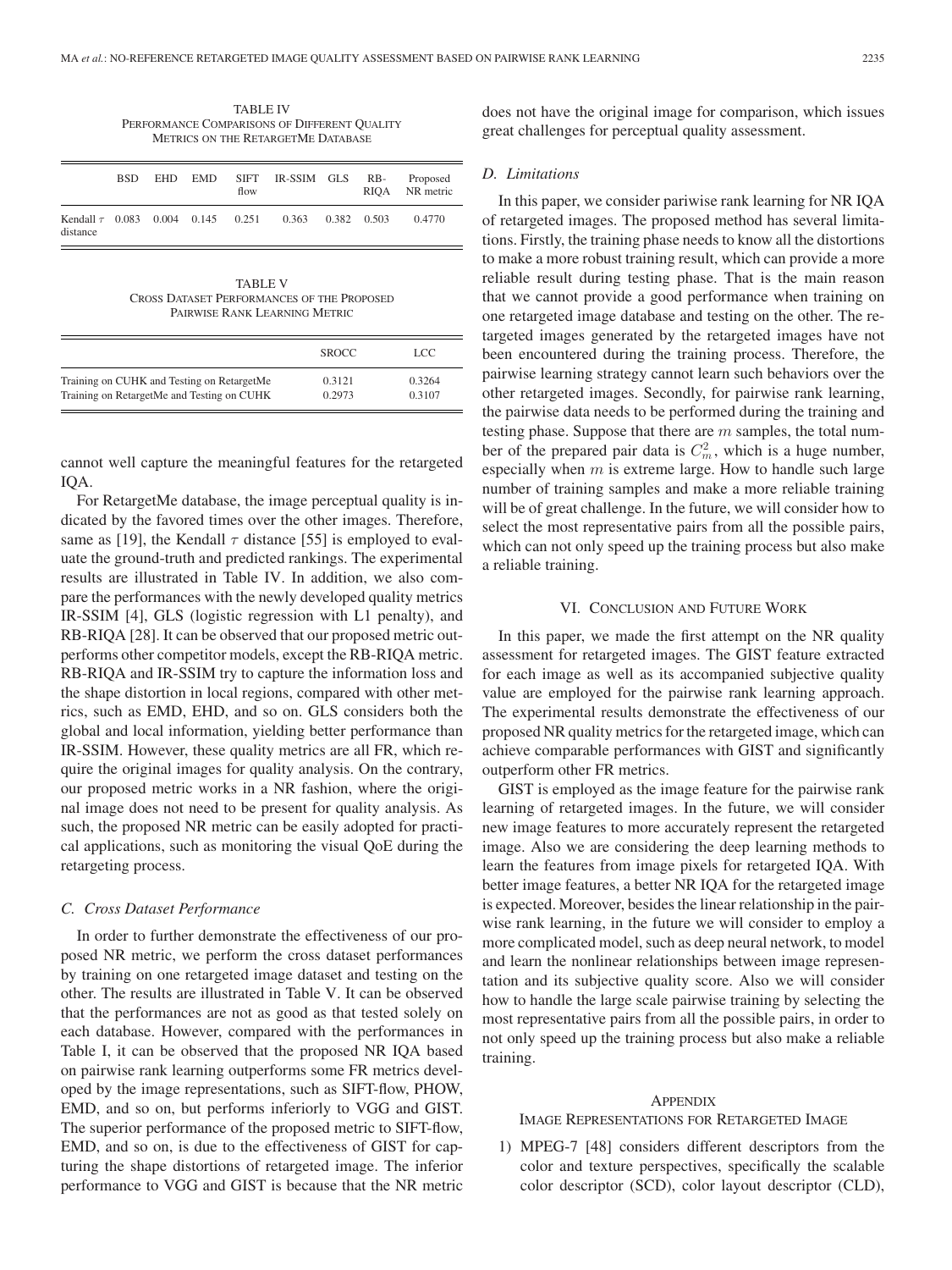color structure descriptor (CSD), homogeneous texture descriptor (HTD), and edge histogram descriptor (EHD).

- 2) EMD [47] is based on the minimal cost that must be paid to transform one distribution into the other. The original and retargeted images are represented as histograms. The EMD between these two histograms indicates the retargeted image quality.
- 3) PHOW [49] is obtained based on the SIFT descriptor and image spatial layout. Multiple descriptors are computed to allow for scale variations between images.
- 4) BDS [20], [22] captures how much information of the original image is covered and preserved by the retargeted image in a bidirectional manner and measures the newly introduced artifacts.
- 5) SIFT flow [27] characterizes view-invariant and brightness-independent image structures, which establishes the meaningful correspondences across the original and retargeted images and evaluates the the spatial coherence of the pixel displacement (indicated by the SIFT correspondence matching).
- 6) GIST [50] is extracted based on a very low dimensional representation of the scene. A set of perceptual dimensions, such as naturalness, openness, roughness, expansion, ruggedness, is employed to represent the dominant spatial structure of a scene, which can accurately depict the global information of the image.
- 7) VGG [51] employs a deep convolutional neural network to represent each image as a fixed length image feature vector, where convolution and max-pooling processes are employed to compose and summarize the image pixels values to semantic representation for further classification, detection, localization, and so on.

#### **REFERENCES**

- [1] Y. Fang, Z. Chen, W. Lin, and C. Lin, "Saliency detection in the compressed domain for adaptive image retargeting," *IEEE Trans. Image Process.*, vol. 21, no. 9, pp. 3888–3901, Sep. 2012.
- [2] Q. Xu *et al.*, "Hodgerank on random graphs for subjective video quality assessment," *IEEE Trans. Multimedia*, vol. 14, no. 3, pp. 844–857, Jun. 2012.
- [3] B. Li *et al.*, "Spatiotemporal grid flow for video retargeting," *IEEE Trans. Image Process.*, vol. 23, no. 4, pp. 1615–1628, Apr. 2014.
- [4] Y. Fang *et al.*, "Objective quality assessment for image retargeting based on structural similarity," *IEEE J. Emerg. Sel. Topics Circuits Syst.*, vol. 4, no. 1, pp. 95–105, Mar. 2014.
- [5] W. Lin and C. J. Kuo, "Perceptual visual quality metrics: A survey," *J. Vis. Commun. Image Representation*, vol. 22, no. 4, pp. 297–312, 2011.
- [6] S. Avidan and A. Shamir, "Seam carving for content-aware image resizing," in *Proc. ACM SIGGRAPH 2007 Papers*, 2007, Art. no. 10.
- [7] W. Dong, N. Zhou, J.-C. Paul, and X. Zhang, "Optimized image resizing using seam carving and scaling," *ACM Trans. Graph.*, vol. 28, no. 5, pp. 125:1–125:10, Dec. 2009.
- [8] M. Rubinstein, A. Shamir, and S. Avidan, "Multi-operator media retargeting," *ACM Trans. Graph.*, vol. 28, no. 3, pp. 23:1–23:11, Jul. 2009.
- [9] A. Shamir and O. Sorkine, "Visual media retargeting," in *Proc. ACM SIGGRAPH ASIA 2009 Courses*, 2009, Art. no. 11.
- [10] F. Banterle *et al.*, "Multidimensional image retargeting," in *Proc. SIGGRAPH Asia 2011 Courses*, 2011, Art. no. 15.
- [11] Y. Pritch, E. Kav-Venaki, and S. Peleg, "Shift-map image editing," in *Proc. Int. Conf. Comput. Vis.*, 2009, pp. 151–158.
- [12] Y.-S. Wang, C.-L. Tai, O. Sorkine, and T.-Y. Lee, "Optimized scale-andstretch for image resizing," *ACM Trans. Graph.*, vol. 27, no. 5, Dec. 2008, Art. no. 118.
- [13] L. Ma, S. Li, and K. N. Ngan, "Visual horizontal effect for image quality assessment," *IEEE Signal Process. Lett.*, vol. 17, no. 7, pp. 627–630, Jul. 2010.
- [14] S. Li, F. Zhang, L. Ma, and K. N. Ngan, "Image quality assessment by separately evaluating detail losses and additive impairments," *IEEE Trans. Multimedia*, vol. 13, no. 5, pp. 935–949, Oct. 2011.
- [15] Z. Wang, A. C. Bovik, H. R. Sheikh, and E. P. Simoncelli, "Image quality" assessment: From error visibility to structural similarity," *IEEE Trans. Image Process.*, vol. 13, no. 4, pp. 600–612, Apr. 2004.
- [16] L. Zhang, L. Zhang, X. Mou, and D. Zhang, "Fsim: A feature similarity index for image quality assessment," *IEEE Trans. Image Process.*, vol. 20, no. 8, pp. 2378–2386, Aug. 2011.
- [17] K. Seshadrinathan and A. C. Bovik, "Motion tuned spatio-temporal quality assessment of natural videos," *IEEE Trans. Image Process.*, vol. 19, no. 2, pp. 335–350, Feb. 2010.
- [18] L. Ma, W. Lin, C. Deng, and K. N. Ngan, "Image retargeting quality assessment: A study of subjective scores and objective metrics," *IEEE J. Sel. Topics Signal Process.*, vol. 6, no. 6, pp. 626–639, Oct. 2012.
- [19] M. Rubinstein, D. Gutierrez, O. Sorkine, and A. Shamir, "A comparative study of image retargeting," *ACM Trans. Graph.*, vol. 29, no. 6, Dec. 2010, Art. no. 160.
- [20] C. Barnes, E. Shechtman, A. Finkelstein, and D. B. Goldman, "Patchmatch: A randomized correspondence algorithm for structural image editing," *ACM Trans. Graph.*, vol. 28, no. 3, Jul. 2009, Art. no. 24.
- [21] Y. Liu, X. Luo, Y. Xuan, W. Chen, and X. Fu, "Image retargeting quality assessment," *Comput. Graph. Forum*, vol. 30, no. 2, pp. 583–592, 2011.
- [22] D. Simakov, Y. Caspi, E. Shechtman, and M. Irani, "Summarizing visual data using bidirectional similarity," in *Proc. IEEE Conf. Comput. Vis. Pattern Recog.*, Jun. 2008, pp. 1–8.
- [23] L. Ma, W. Lin, C. Deng, and K. N. Ngan, "Study of subjective and objective quality assessment of retargeted images," in *Proc. IEEE Int. Symp. Circuits Syst.*, May 2012, pp. 2677–2680.
- [24] "BT.500.11: Methodology for the subjective assessment of the quality of television pictures," 2012. [Online]. Available: https://www.itu.int/rec/R-REC-BT.500/en
- [25] S. Castillo, T. Judd, and D. Gutierrez, "Using eye-tracking to assess different image retargeting methods," in *Proc. ACM SIGGRAPH Symp. Appl. Perception Graph. Vis.*, 2011, pp. 7–14.
- [26] D. G. Lowe, "Object recognition from local scale-invariant features," in *Proc. 7th IEEE Int. Conf. Comput. Vis.*, Sep. 1999, vol. 2, pp. 1150–1157.
- [27] C. Liu, J. Yuen, A. Torralba, J. Sivic, and W. T. Freeman, "Sift flow: Dense correspondence across different scenes," in *Proc.10th Eur. Conf. Comput. Vis.*, 2008, pp. 28–42.
- [28] Y. Zhang and K. N. Ngan, "Region-based image retargeting quality assessment," in *Proc. IEEE Int. Conf. Image Process.*, Sep. 2015, pp. 1757–1761.
- [29] Y. Liang, Y.-J. Liu, and D. Gutierrez, "Objective quality prediction of image retargeting algorithms," *IEEE Trans. Vis. Comput. Graph.*, 2016, to be published. [Online]. Available: doi:10.1109/TVCG.2016.2517641
- [30] H. R. Sheikh, A. C. Bovik, and L. K. Cormack, "No-reference quality assessment using natural scene statistics: JPEG2000," *IEEE Trans. Image Process.*, vol. 14, no. 11, pp. 1918–1927, Nov. 2005.
- [31] T. Brandão and M. P. Queluz, "No-reference image quality assessment based on DCT domain statistics," *Signal Process.*, vol. 88, no. 4, pp. 822–833, 2008.
- [32] P. Ye and D. S. Doermann, "No-reference image quality assessment using visual codebooks," *IEEE Trans. Image Process.*, vol. 21, no. 7, pp. 3129–3138, Jul. 2012.
- [33] W. Xue, L. Zhang, and X. Mou, "Learning without human scores for blind image quality assessment," in *Proc. IEEE Conf. Comput. Vis. Pattern Recog.*, Jun. 2013, pp. 995–1002.
- [34] X. Wen, L. Shao, Y. Xue, and W. Fang, "A rapid learning algorithm for vehicle classification," *Inf. Sci.*, vol. 295, pp. 395–406, 2015. [Online]. Available: http://dx.doi.org/10.1016/j.ins.2014.10.040
- [35] A. K. Moorthy and A. C. Bovik, "Blind image quality assessment: From natural scene statistics to perceptual quality," *IEEE Trans. Image Process.*, vol. 20, no. 12, pp. 3350–3364, Dec. 2011.
- [36] B. Gu and V. S. Sheng, "A robust regularization path algorithm for ν-support vector classification," *IEEE Trans. Neural Netw. Learn. Syst.*, 2016, to be published. [Online]. Available: 10.1109/ TNNLS.2016.2527796
- [37] B. Gu and V. S. Sheng, "Structural minimax probability machine," *IEEE Trans. Neural Netw. Learn. Syst.*, 2016, to be published. [Online]. Available: 10.1109/TNNLS.2016.2544779